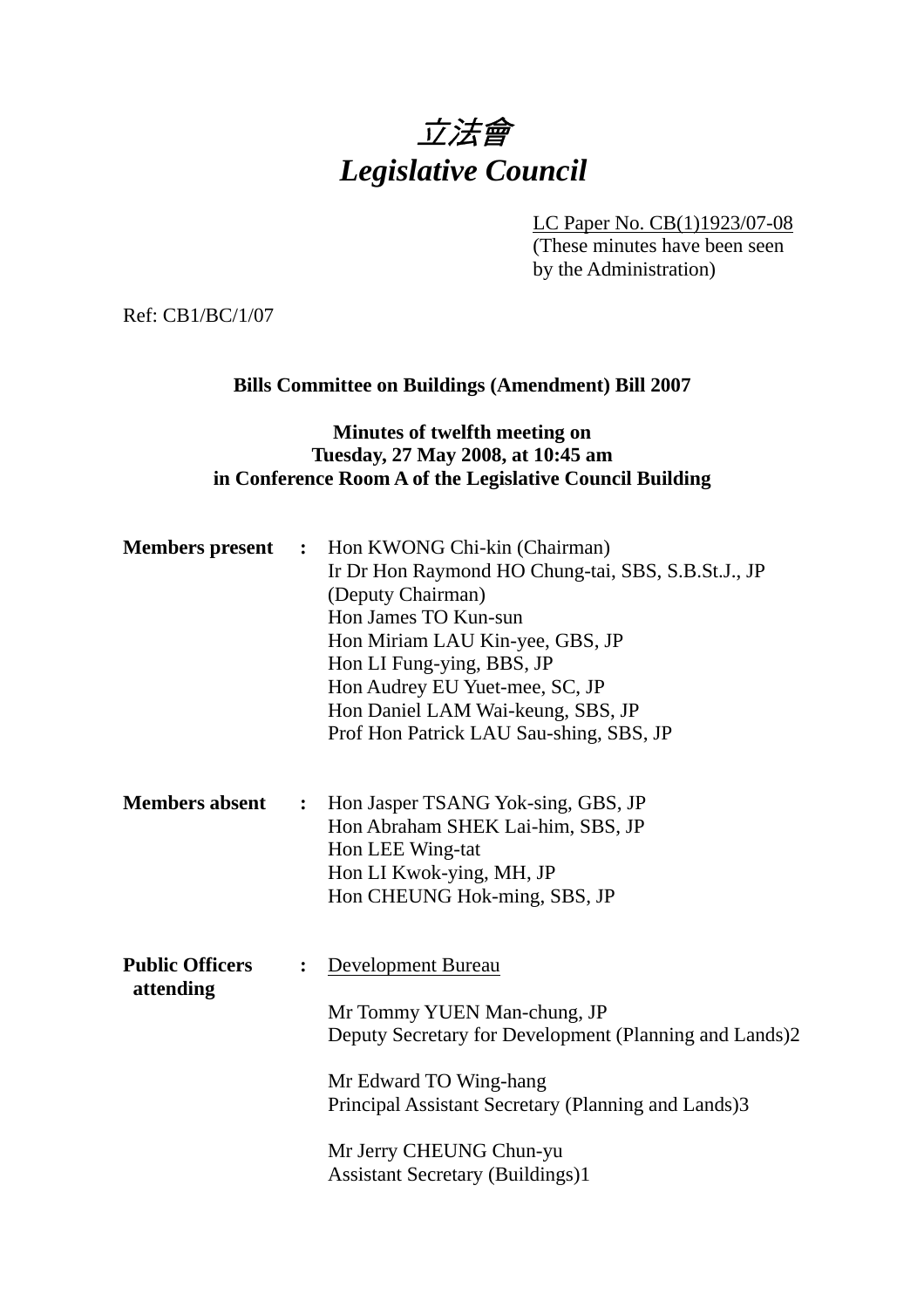|                              |    |                                                                                                                          | <b>Buildings Department</b>                                                                                                                                                                                         |  |  |  |  |
|------------------------------|----|--------------------------------------------------------------------------------------------------------------------------|---------------------------------------------------------------------------------------------------------------------------------------------------------------------------------------------------------------------|--|--|--|--|
|                              |    |                                                                                                                          | Mr CHEUNG Hau-wai, JP<br>Director of Buildings<br>Mr LAM Siu-tong<br><b>Assistant Director (Support)</b><br>Department of Justice                                                                                   |  |  |  |  |
|                              |    |                                                                                                                          |                                                                                                                                                                                                                     |  |  |  |  |
|                              |    |                                                                                                                          |                                                                                                                                                                                                                     |  |  |  |  |
|                              |    |                                                                                                                          | Mr Allen LAI Kai-pang<br><b>Senior Government Counsel</b>                                                                                                                                                           |  |  |  |  |
| <b>Clerk in attendance:</b>  |    |                                                                                                                          | Ms YUE Tin-po<br>Chief Council Secretary (1)3                                                                                                                                                                       |  |  |  |  |
| <b>Staff in attendance :</b> |    |                                                                                                                          | Mr Stephen LAM<br><b>Assistant Legal Adviser 4</b>                                                                                                                                                                  |  |  |  |  |
|                              |    |                                                                                                                          | Ms Guy YIP<br>Senior Council Secretary (1)5                                                                                                                                                                         |  |  |  |  |
| Action                       | I. | <b>Confirmation of minutes of meeting</b><br>(LC Paper No. CB(1)1634/07-08<br>-- Minutes of meeting on 29 April<br>2008) |                                                                                                                                                                                                                     |  |  |  |  |
|                              |    | The minutes of the meeting held on 29 April 2008 were confirmed.                                                         |                                                                                                                                                                                                                     |  |  |  |  |
|                              | П. |                                                                                                                          | <b>Meeting with the Administration</b><br>(LC Paper No. $CB(1)1600/07-08(01)$<br>-- Administration's response<br>to<br><b>Bills</b><br>raised<br>the<br>issues<br>at<br>Committee<br>meeting<br>on<br>27 March 2008 |  |  |  |  |
|                              |    |                                                                                                                          | LC Paper No. $CB(1)1600/07-08(02)$<br>-- Administration's<br>response<br>to<br>raised<br>the<br>issues<br>at<br><b>Bills</b><br>Committee meetings on 22 and<br>29 April 2008                                       |  |  |  |  |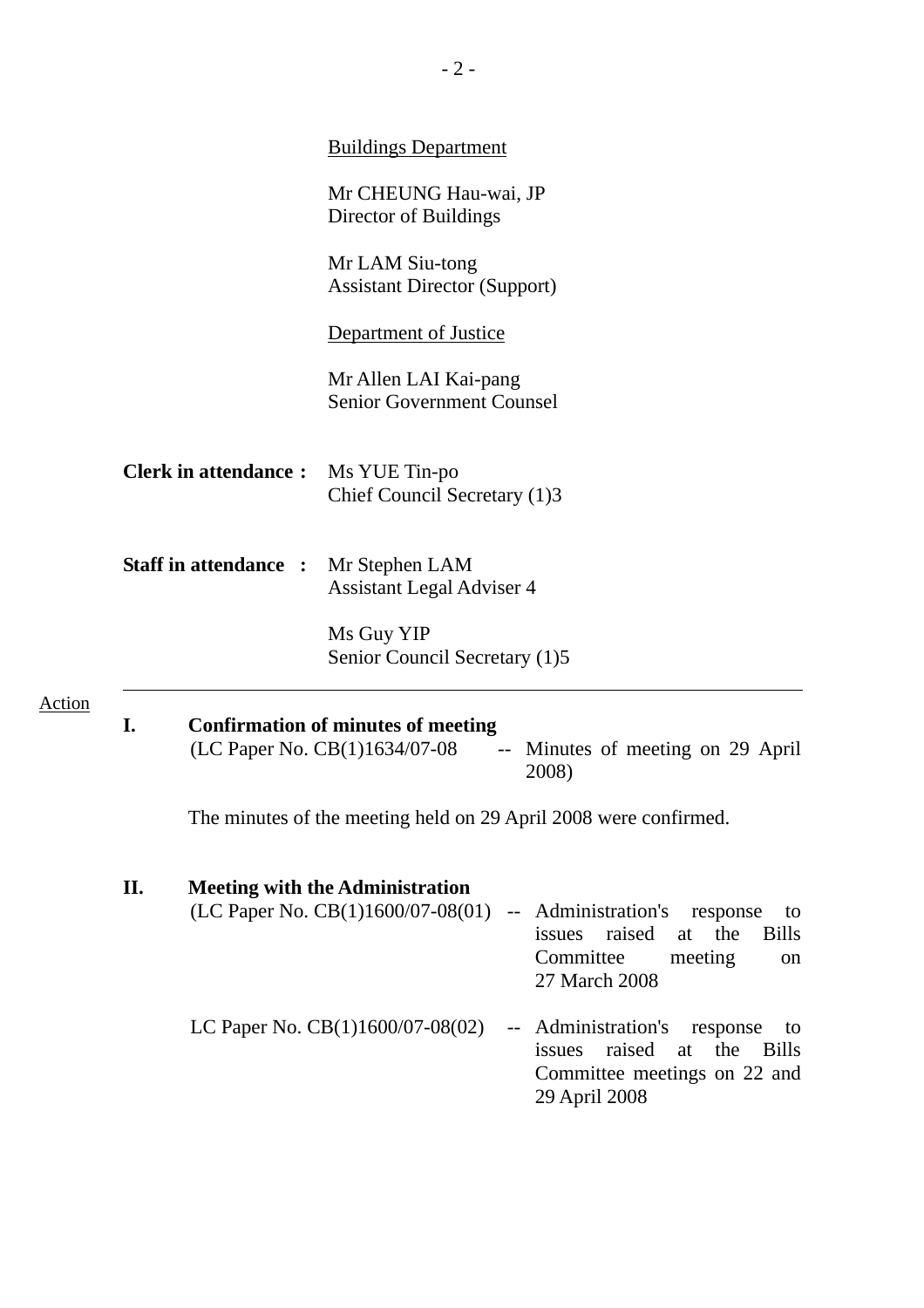| LC Paper No. $CB(1)1600/07-08(03)$ -- Draft Committee                                                      | Stage<br>amendments proposed by the<br>Administration                                                                                  |
|------------------------------------------------------------------------------------------------------------|----------------------------------------------------------------------------------------------------------------------------------------|
| LC Paper No. $CB(1)1684/07-08(01)$ --<br>(tabled at the meeting and<br>subsequently issued on 27 May 2008) | Administration's response<br>to<br>issues raised at the Bills<br>Committee meeting on 22 May<br>2008 – proposed sections 4A<br>and 9AA |
| Other relevant papers<br>LC Paper No. CB(3)173/07-08                                                       | -- The Bill                                                                                                                            |
| LC Paper No. $CB(1)473/07-08(01)$                                                                          | -- Marked-up copy of the Bill<br>prepared by the Legal Service<br>Division                                                             |
| LC Paper No. $CB(1)1043/07-08(01)$                                                                         | -- Draft Revisions to the Bill –<br>Clause 3                                                                                           |

- LC Paper No.  $CB(1)1146/07-08(01)$  -- Draft Revisions to the Bill Clauses 6, 7, 9, 13, 15, 18, 21, 22, 24, 26, 27, 28 and 42
- Ref: DEVB(PL-B) 30/30/120 -- The Legislative Council Brief on "Buildings (Amendment) Bill 2007" issued by the Development Bureau
- LC Paper No.  $CB(1)927/07-08(02)$  -- Preliminary draft of Building (Minor Works and Related Matters) Regulation and Schedule of Minor Works provided by the Administration)

2. The Bills Committee deliberated (Index of proceedings attached at **Appendix**).

Legislative timetable

3. The Bills Committee completed scrutiny of the Bill. The Chairman requested the Legal Service Division of the Secretariat to vet the finalized English version of the marked-up version of the Administration's proposed CSAs to ensure consistency of the Chinese and English versions of the proposed amendments. The Chairman added that subject to the CSAs being in order, the Bills Committee would give an oral report and submit a written report to the House Committee on 30 May and 6 June 2008 respectively, recommending resumption of the Second Reading debate at the Council meeting on 18 June 2008. He also reminded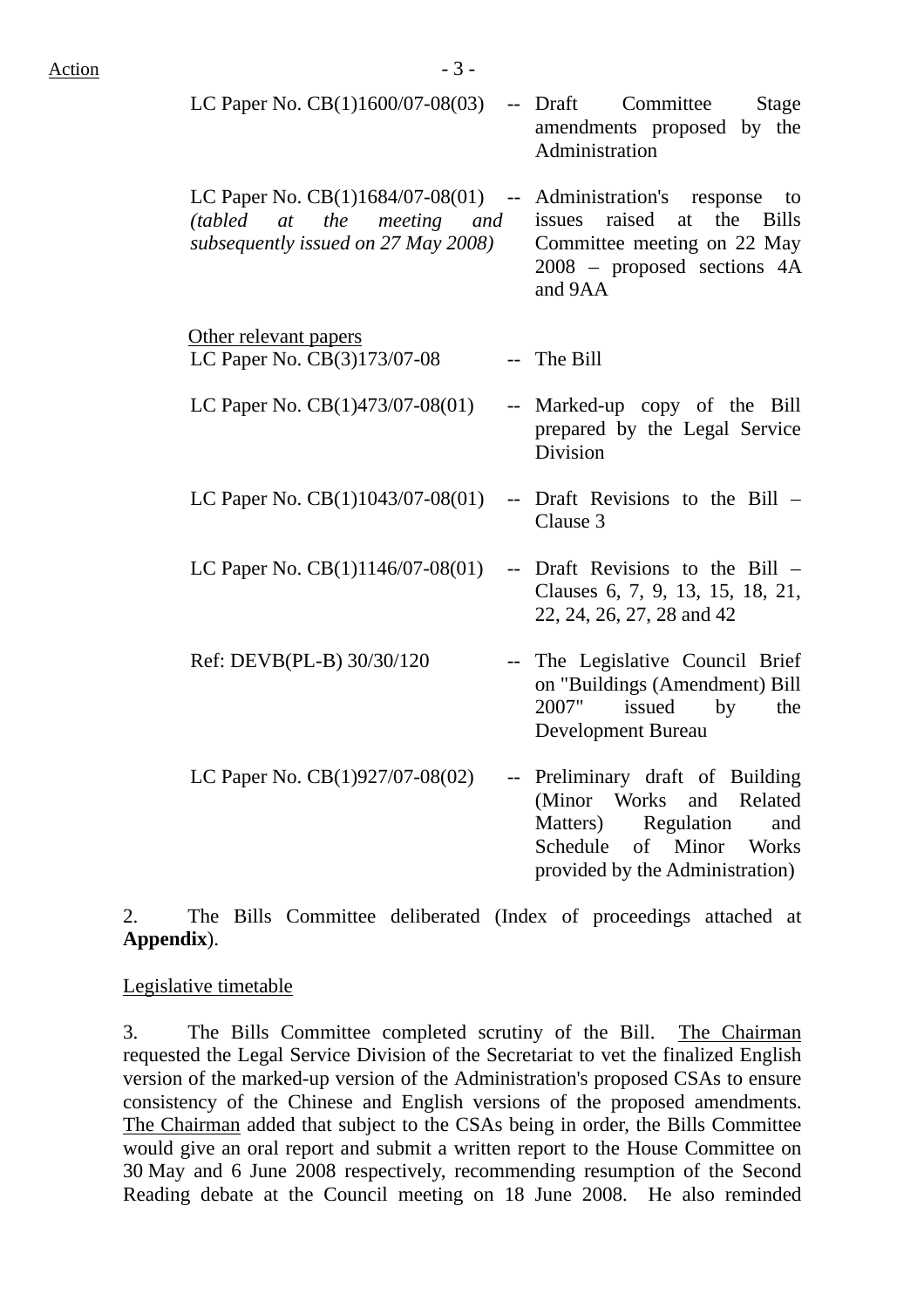members and the Administration that the deadline for giving notice of CSAs would be 7 June 2008.

## **III. Any other business**

4. There being no other business, the meeting ended at 11:10 am.

Council Business Division 1 Legislative Council Secretariat 17 June 2008